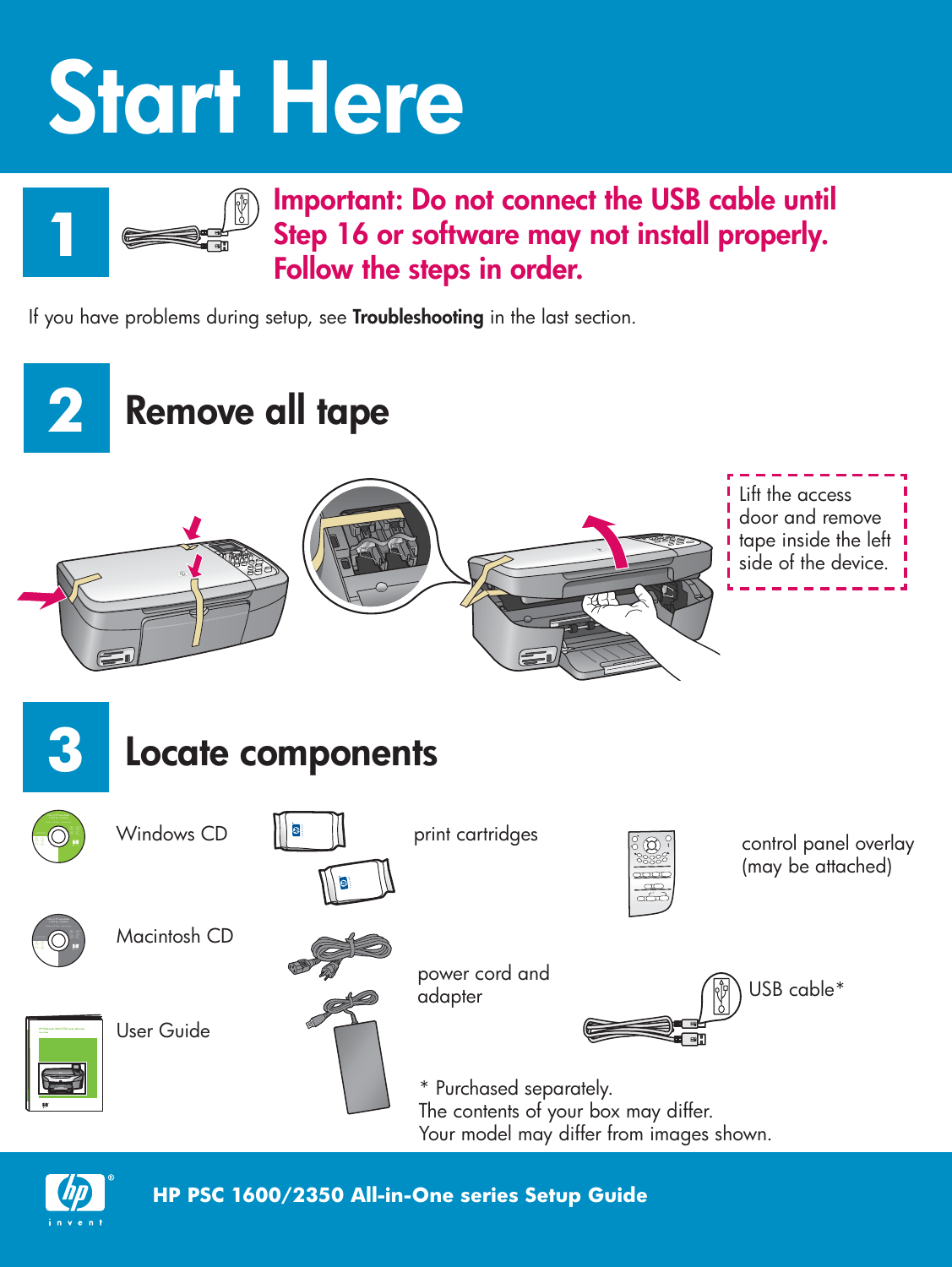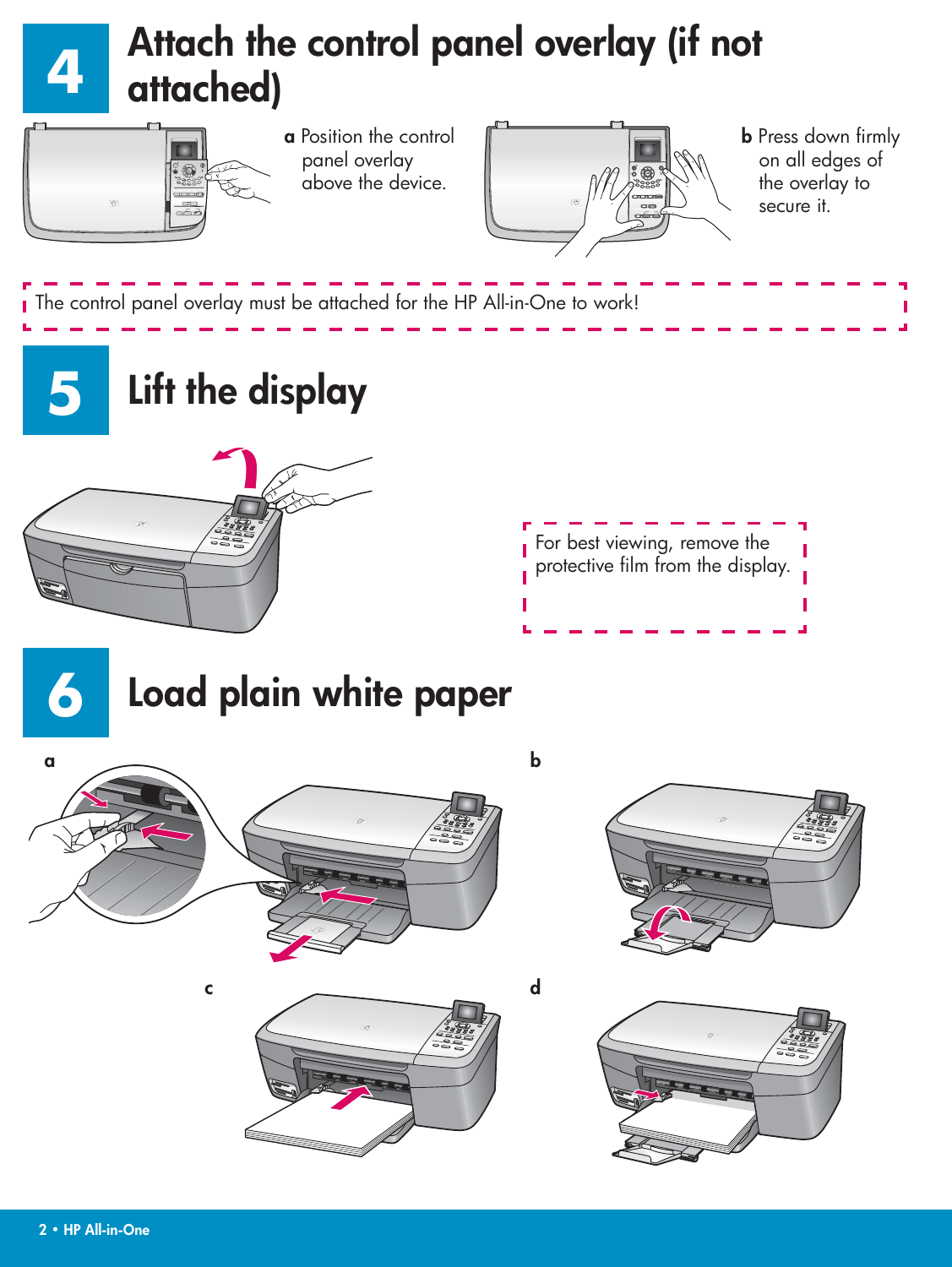### **Connect the power cord and adapter**



| <b>Important:</b> Do not connect the USB |  |
|------------------------------------------|--|
| cable until this quide instructs you     |  |
| to or the software may not install       |  |
| properly.                                |  |

## **8**

**7**

### **Press the On button and configure**



- **a** After you press the **On** button, the green light flashes, and then becomes solid. This may take up to a minute.
- **b** Wait for the language prompt before continuing.To set your language and country/region, follow the instructions on the display. Use the arrow keys to navigate the menu. Press OK to confirm selections.



**10**

### **Open access door**

Lift the access door until it stops.

### **Remove tape from both cartridges**

Pull the pink tab to remove the tape from **both** print cartridges.



Do not touch the copper-colored contacts or retape the cartridges.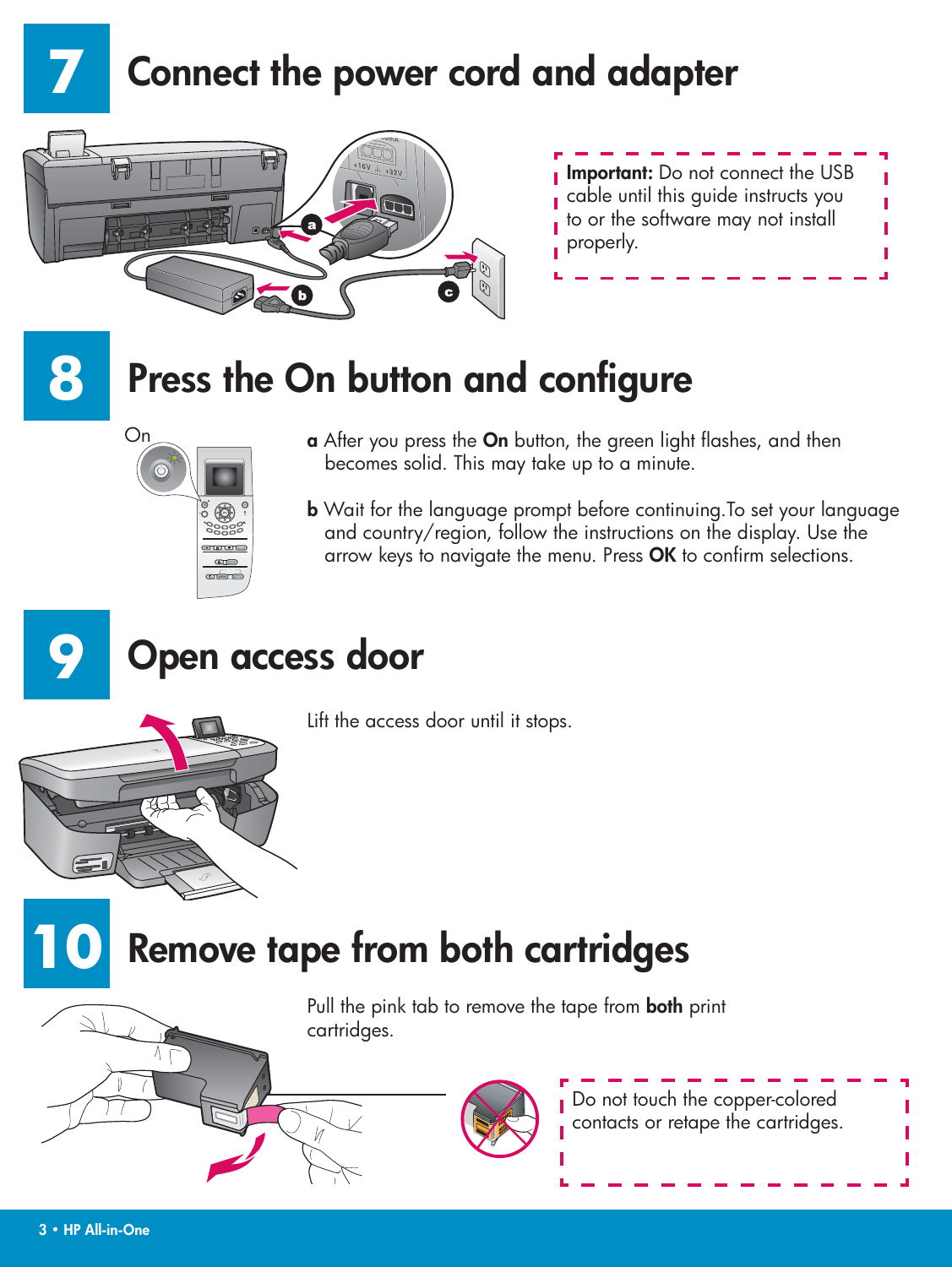







- **a** Hold the **tri-color** print cartridge with the HP label facing up.
- **b** Place the **tri-color** print cartridge in front of the **left** slot.
- **c** Push the cartridge firmly into the slot until it snaps into place.

## **Insert the black print cartridge**





- **a** Hold the **black** print cartridge with the HP label facing up.
- **b** Place the **black** print cartridge in front of the **right** slot.
- **c** Push the cartridge firmly into the slot until it snaps into place.
- **d** Close the access door.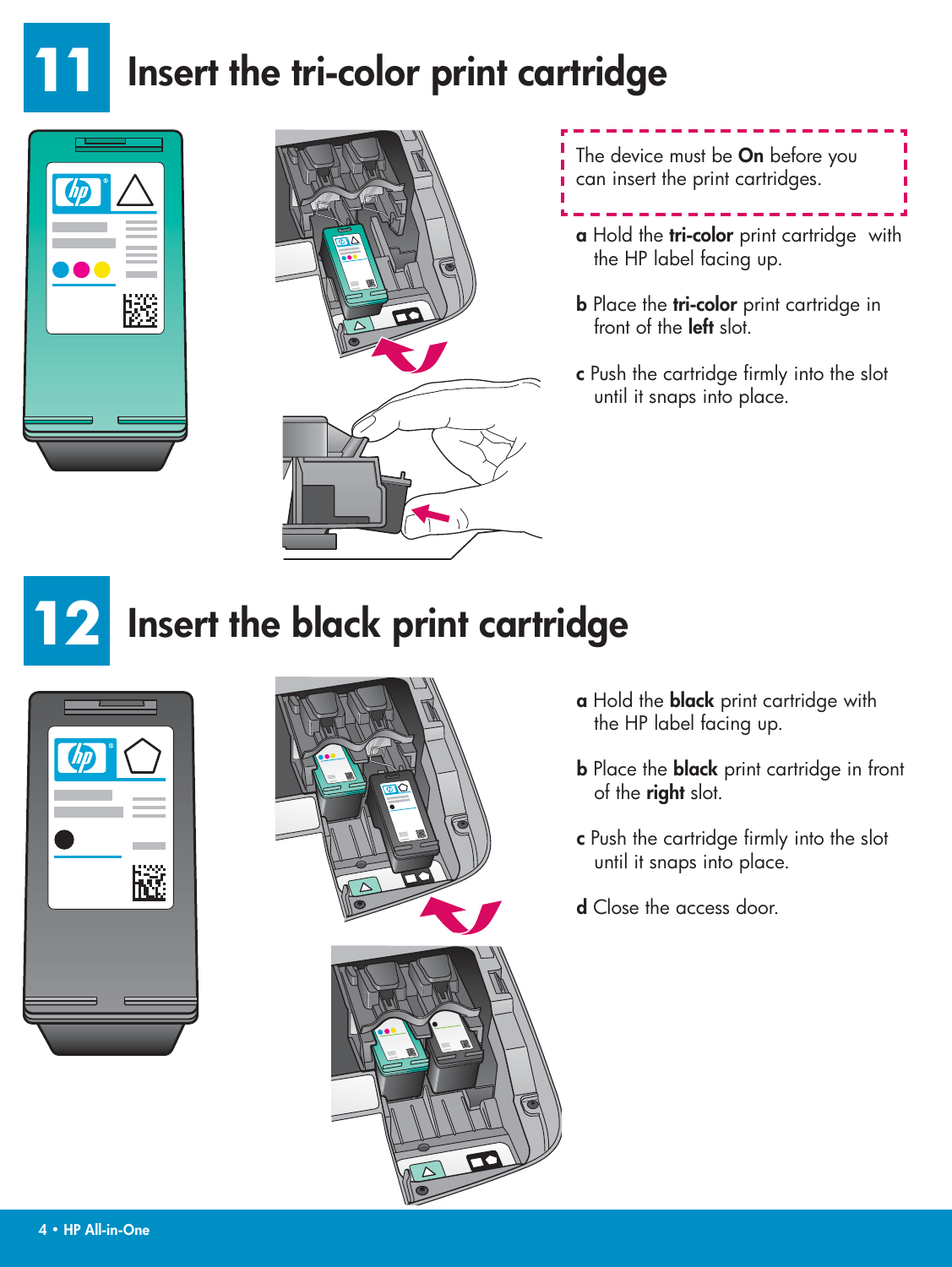### **13 Align the print cartridges**



**a** Press **OK** at each of the prompts on the control panel to start print cartridge alignment.

The alignment may take a few minutes.

**b** After the page prints, alignment is complete. Check the display for the status, and then press **OK** . If it fails, see **Troubleshooting** in the last section.

Recycle or discard the alignment page.

If you are not connecting the device to a computer, continue to the User Guide for information on how to get started.

#### **14 Turn on your computer**

- **a** Turn on your computer, login if necessary, and then wait for the desktop to appear.
- **b** Close any open programs.





**a** Insert the HP All-in-One **Windows** CD.

**b** Follow the onscreen instructions.

If the startup screen does not appear, double-click **My Computer,** double-click the **CD-ROM** icon, and then double-click **setup.exe** .

#### **Windows Users: Macintosh Users:**



Insert the HP All-in-One **Macintosh** CD. Go to the next step before installing software.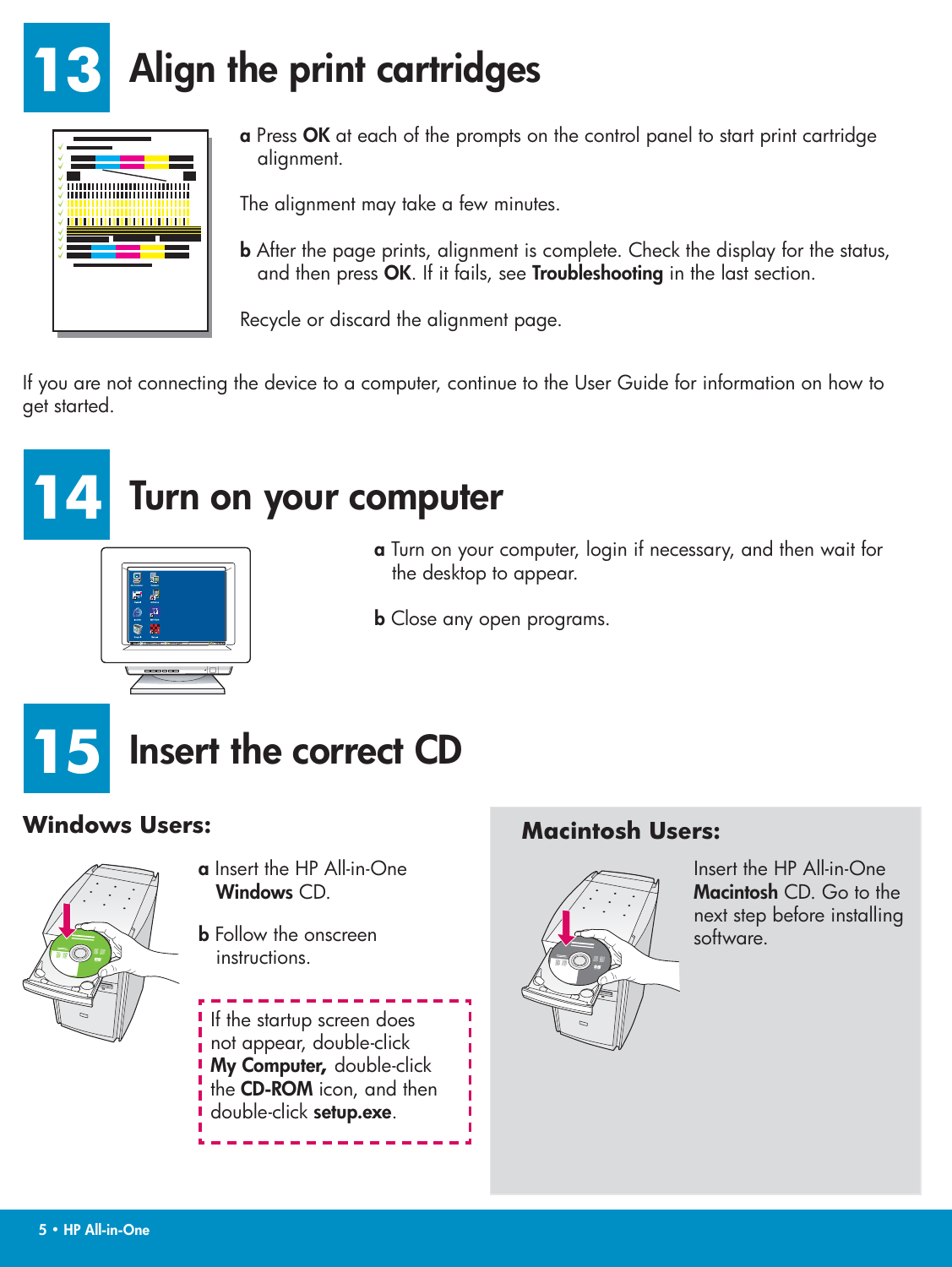

You may have to wait several minutes before you see the onscreen prompt to connect the USB cable. Once the prompt appears, connect the USB cable to the port on the back of the HP All-in-One, and then to **any USB port** on your computer.

#### **Windows Users: Macintosh Users: Macintosh Users:**

Connect the USB cable to the port on the back of the HP All-in-One, and then to **any USB port** on your computer.



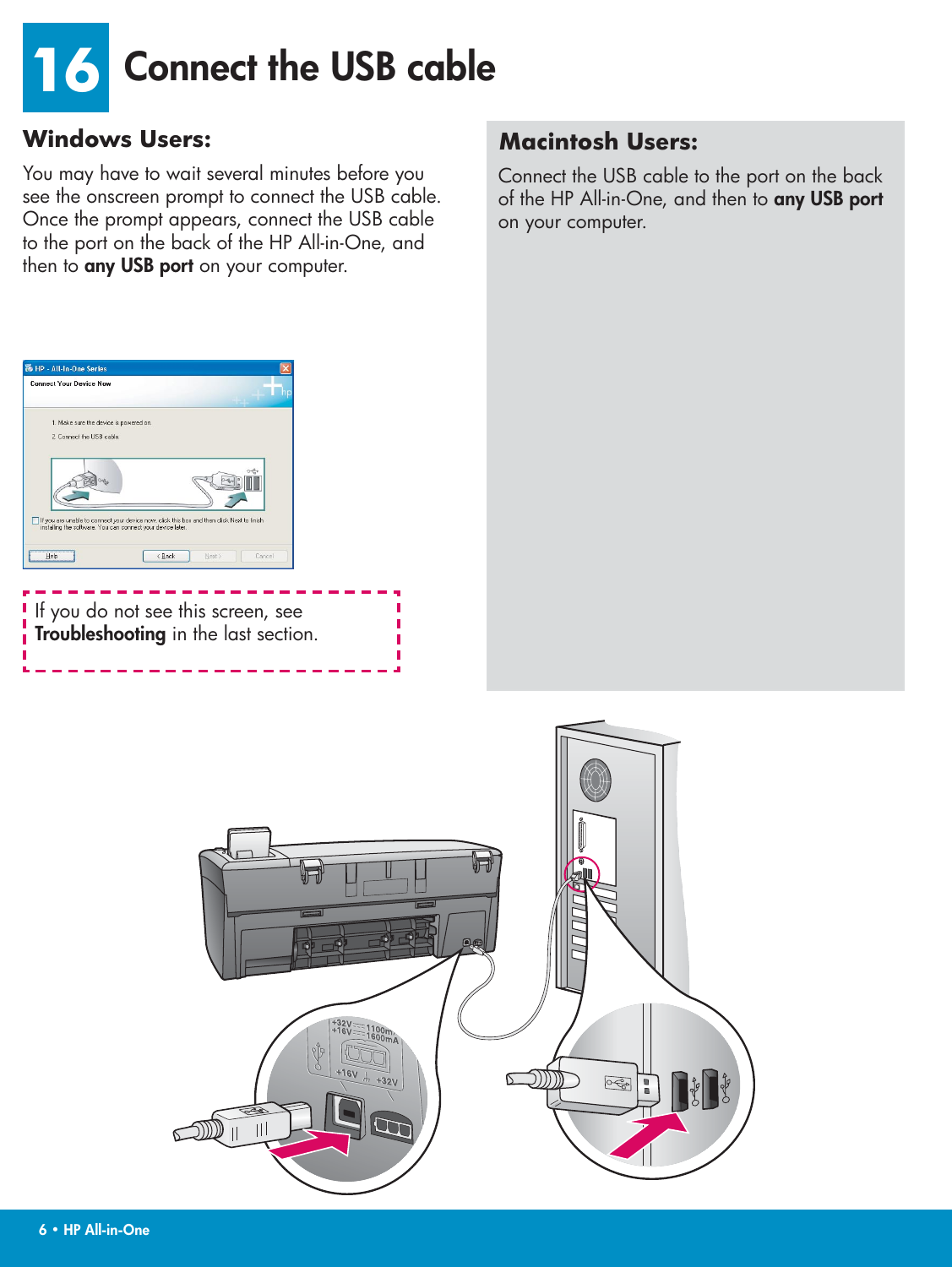### **17 Continue software installation**

If you do not see this screen, see **Troubleshooting**  in the last section. Follow the onscreen instructions. Complete the **Sign up now** screen.



#### **Windows Users:** Macintosh Users:

- **a** Double-click the **HP All-in-One installer**  icon.
- **b** Make sure you complete all screens, including the Setup Assistant.





When you see the **Congratulations!** screen, you are ready to use your HP All-in-One.

See the User Guide or onscreen help to get started.